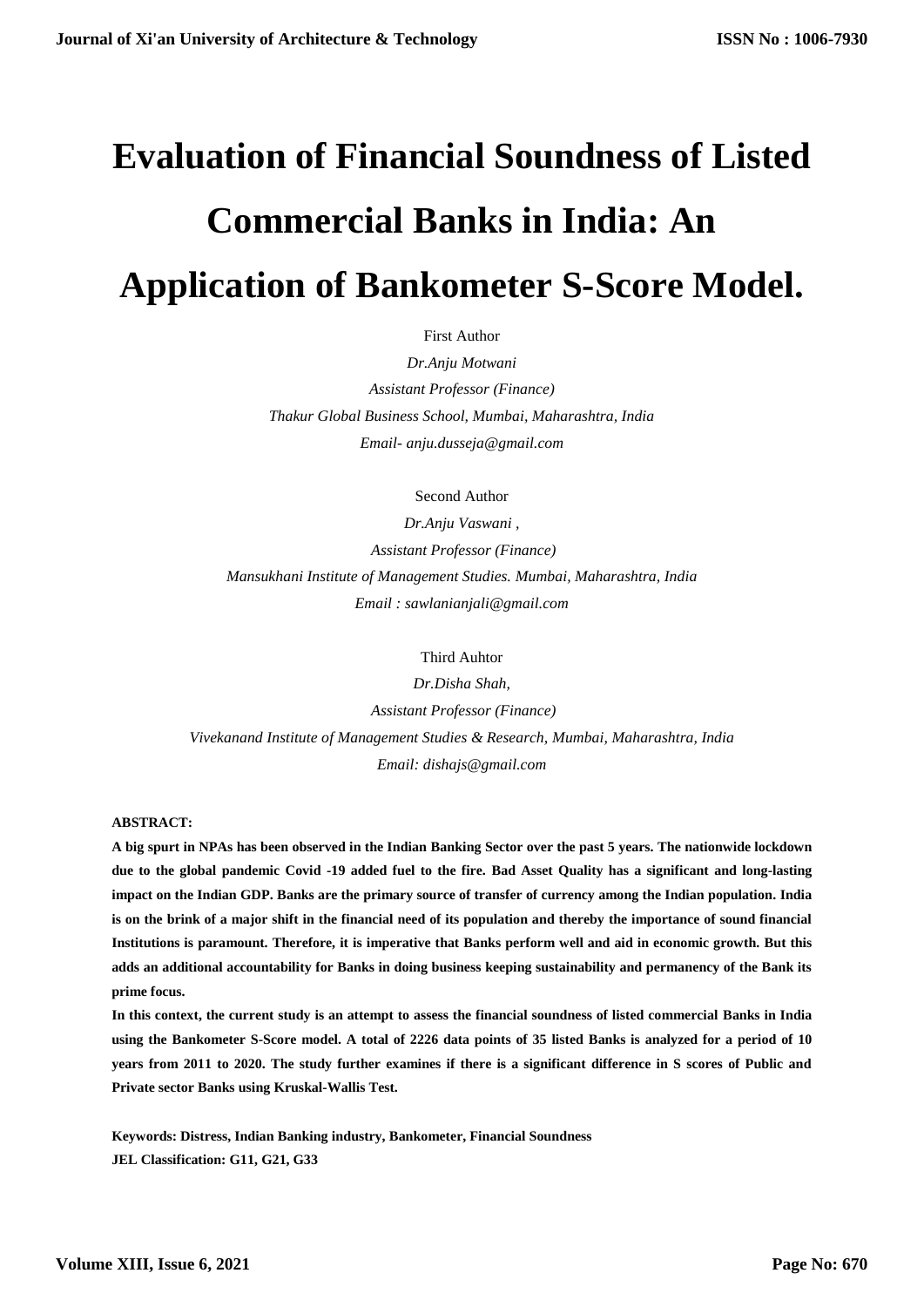# I. INTRODUCTION

Financial system of an Economy is predominantly dependent on the Banking sector of the Economy. It is the Banking industry at large which links all the financial transactions and aids to all the financial institutions be it Mutual Funds, Stock market, Debt market or currency market. According to the IMF (2000), "commercial Banks make up a significant part of the financial system of any country, with the other players being securities markets, pension funds, insurers, market infrastructures and central Banks, as well as its regulatory and supervisory authorities". "The wellbeing of an economy is interconnected with the soundness of its Banking system since Banks help in proper allocation and optimum utilization of financial resources in the society" (Makkar & Singh, 2015).The health and wellbeing of a Bank is as important as it is heart to the human body.

NPA is a non performing asset which is critical and requires rope balancing by the management of a Bank. Loans generate income so a Bank tends to get aggressive in selling loans and at the same time many loans increase the probability of them defaulting thereby increasing the NPA of a Bank. Too many NPAs could lead to major financial distress into a Bank as similar cholesterol into the human heart will lead to blockage of arteries and eventually a heart attack.

Kingfisher airlines, Nirav Modi case and many such corporate frauds and loan waivers at different levels make the situation of managing NPAs even worse, thus leading to financial distress in the Banking sector. In India, major financial institutions like Laxmi Vilas Bank, PMC Bank, ILFS, DHFL and Yes Bank reported failures in a span of less than three years. Thus, evaluating NPA and other aspects of financial soundness are important.

Following IMF (2000) recommendations, Bankometer was introduced by Shar (2010). This procedure is identified as the one with the smallest number of parameters with highest accurate results. Thus, the current study applies this model to assess the financial soundness of listed commercial Banks in India.

#### *CONCEPTUAL FRAMEWORK*

Figure 1 represents the abstract outline and interrelationships among the variables used in the study. The dependent variable is financial (solvency) soundness of the Banks, measured through the S-Score whereas the independent variables are the six financial ratios computed from the values extracted from the financials of the selected Banks.



Figure 1 - Conceptual Framework of The Financial Soundness Scores Based on The Bankometer Model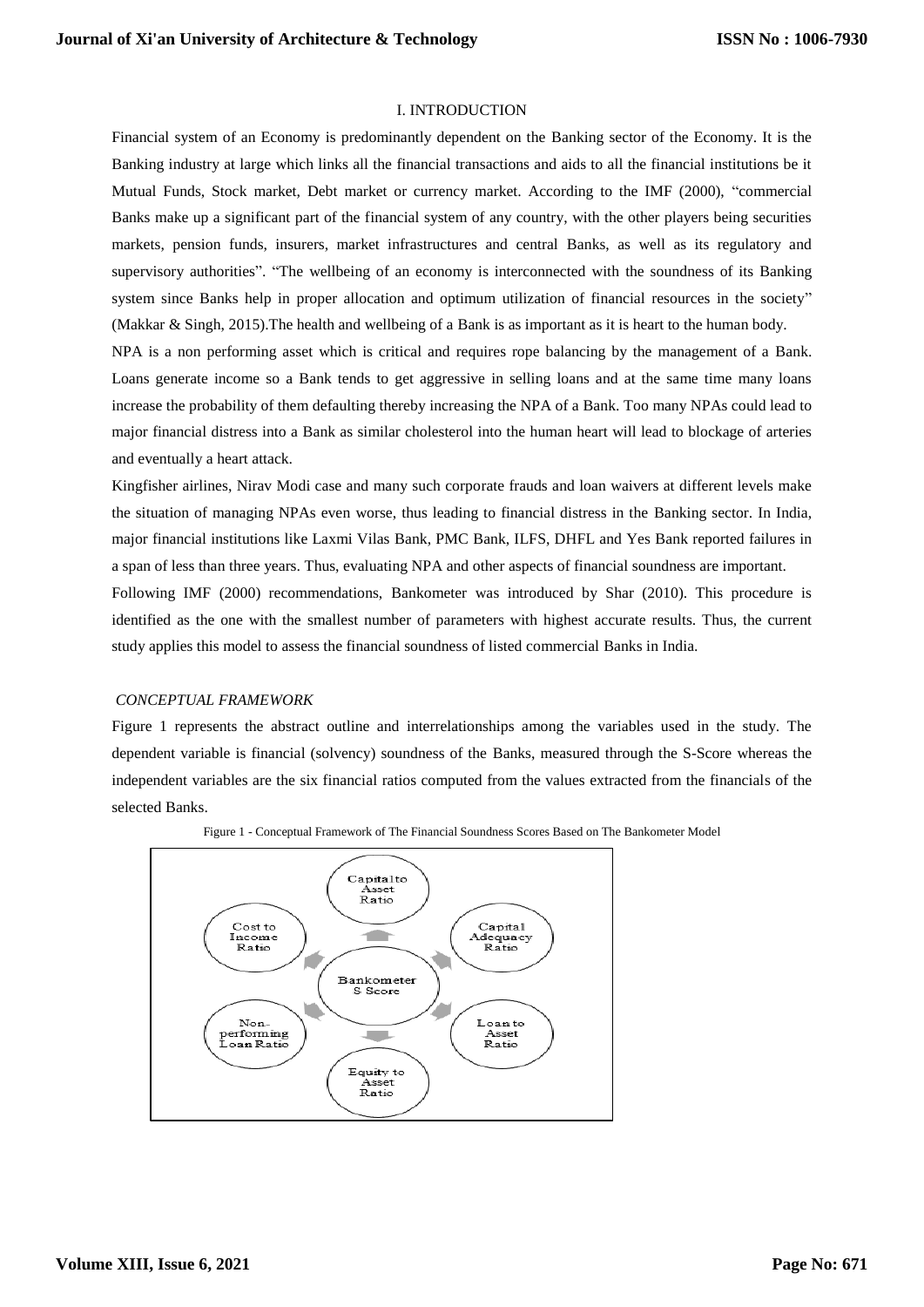| <b>Variable</b>  | <b>Ratios</b>                    | <b>Criteria</b> |
|------------------|----------------------------------|-----------------|
| S score          | Indicator of Financial Soundness | $>70\%$         |
| <b>CA Ratio</b>  | Capital to asset ratio           | $>4\%$          |
| <b>CAR</b>       | Capital adequacy ratio           | $>8\%$          |
| LA Ratio         | Loan to asset ratio              | $<$ 65%         |
| <b>EA Ratio</b>  | Equity to asset ratio            | $>2\%$          |
| <b>NPL Ratio</b> | Non-performing loan ratio        | <15%            |
| CI Ratio         | Cost to income ratio             | $<$ 40%         |

Table 1 Composition of Bankometer's S Score Model

Table 1 highlights the composition of Bankometer's S Score model and ideal range of each component. The classification criteria of S Score are as follows:

- S-Score > 70: Bank has healthy financial conditions with no financial distress.
- S-Score< 70: Banks are in the grey area and are classified as Banks with financial problems. These Banks have an equal probability of Bankruptcy and their survival depends heavily on the decisions of management.
- S-Score < 50: Bank is classified as having heavy financial problems and a high risk of Bankruptcy.

## II. REVIEW OF LITERATURE

Financial distress is a circumstance where a borrower is unable to fulfill their obligation towards the lender (Ehab *et al.,* 2011). Financial distress normally includes two counterparties, borrower & lender; therefore, financial distress is defined as a situation where an institution could not fulfill their financial obligation, this suggests that financial distress occurs only within organizations using external funding (Outecheva, 2007).

*i. Key Financial parameters in Banking:*

Following are the important financial parameters that indicate the solvency of Banks:

● *Adequate Capital:*

Bank capital's main purpose is to protect depositors in an event of liquidation and to protect the soundness of a Bank by way of providing them support against losses so that the Bank canremain operational (El Tibi, 2011). The ideal capital adequacy ratio for a Bank lies between 8% and 40%, while the ideal capital to asset ratio is above 4% and for equity to assets ratio is above 2% (Shar *et al.,* 2010). A higher the capital to asset ratio of a Bank, implies that the Bank is funded by long-term funding as the Bank is deemed safer (Erari *et al.*, 2013). The capital to asset ratio also shows how much asset is funded by non-internal funds such as equity (IMF, 2006). A higher equity to asset ratio is good for a Bank because it indicates that the Bank is well off from external funding (Erari *et al.,* 2013).

● *Good Asset Quality:*

Non-Performing Loan (NPL) ratio, validates how productive were the loans given by the Bank (Erari *et al.,*  2013). According to author Shar *et al.,* (2010), the principle number for NPL ratio is below 15%. Loans to Asset ratio displays the amount of assets required for credit lending; the higher the ratio, the healthier it is for a Bank's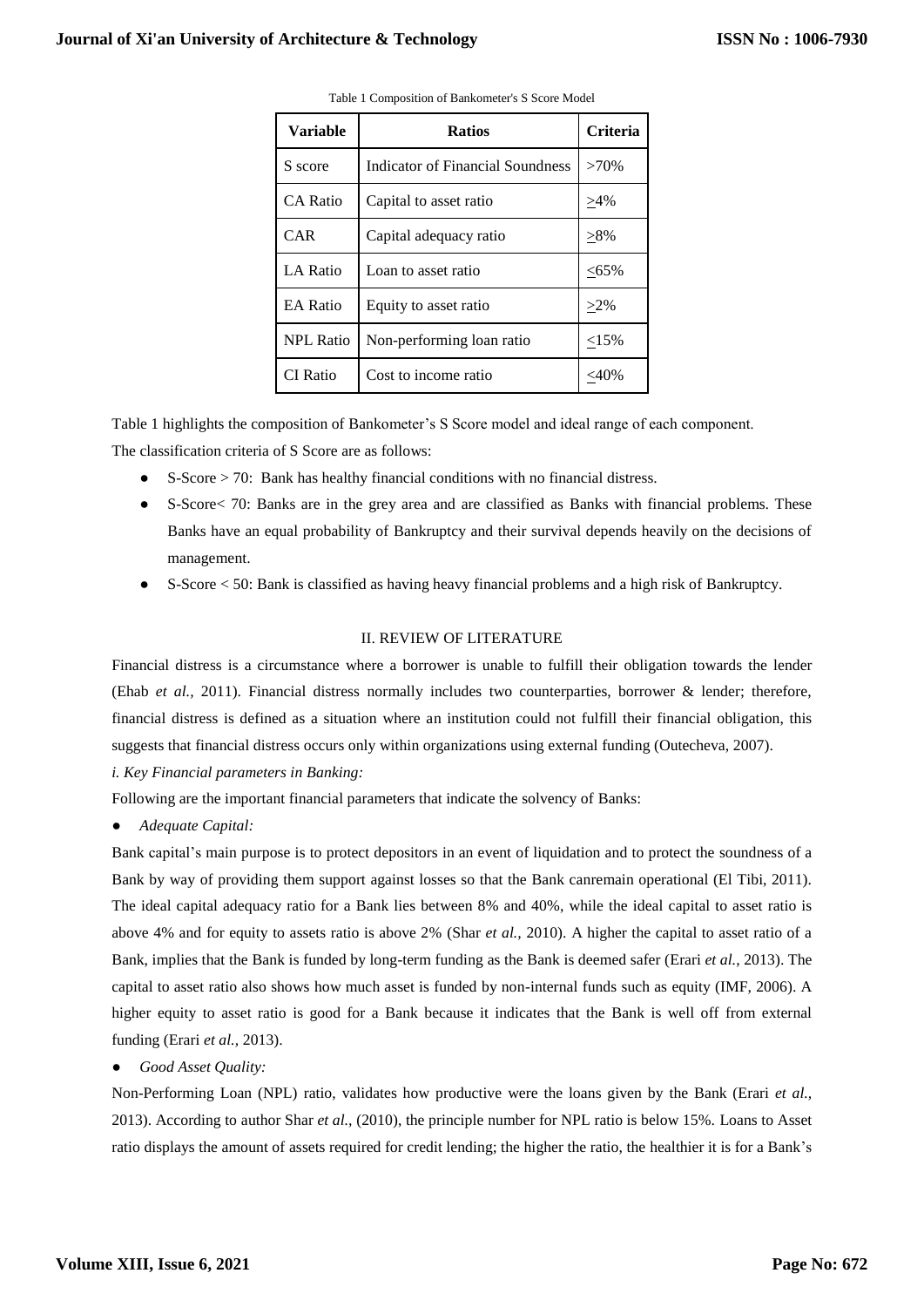profitability, nevertheless it may affect the liquidity of the Bank adversely (Erari *et al.*, 2013). The optimum number of loans to asset ratio is below 65% (Shar *et al.,* 2010).

● *Operational Efficiency*:

A low cost to income ratio would contribute to a higher profitability for a Bank (Erari *et al.*, 2013). An ideal number for cost to income ratio is below 40% (Shar *et al.,* 2010).

Bankometer model developed by Shar et al., (2010) highlights the importance of the above-mentioned parameters and validates that Banks with Bankometer score above 70 may be categorized as super sound Banks.

#### *ii. Application and Evaluation of Bankometer in other countries:*

The Bankometer model has been applied and analyzed by various authors in different countries. Erari et al (2013) assessed Bank Papua of Indonesia using Bankometer model and found that the Bank is financially sound and also these results were found to be consistent with CAMEL model. Laila et al (2017) conducted a similar study on 14 Banks of Indonesia; wherein it was found that all Banks under the study were financially solvent and no significant divergence was seen in the financial soundness of Islamic and Conventional Banks. Budiman et al (2017) also applied Bankometer on 11 Islamic Banks of Indonesia; and that all selected Banks were found to be solvent and healthy throughout the period of the research but listed and unlisted Banks showed a significant difference in NPA. Kattel (2014) evaluated financial solvency of selected Private and Joint venture Banks of Nepal and determined that private sector Banks have a better solvency position than joint venture Banks. Onyema (2018) did a similar study on ten commercial Banks of Nigeria and found that solvency of Nigerian Banks has improved during the period of the study. Yameen (2016) applied Bankometer on 13 Jordanian commercial Banks and highlighted that using Bankometer model would help the Banks to avoid insolvency issues with adequate control over their operations. Ouma & Kirori (2019) applied Bankometer on 12 medium-sized and 16 small Banks in Kenya and discovered that all selected Banks are super solvent during the period of study but precise variables of the model were found to be out of tolerable range for National Bank of Kenya Ltd and the Consolidated Bank of Kenya Ltd.

## *iii. Application and Evaluation of Bankometer in the Indian context:*

Even in the Indian context, the Bankometer Model has been applied and evaluated by several authors. Prashant (2016) estimated Z score value for selected Private & Public Indian Banks, they found that that the public Banks are financially sounder than private Banks. Similar study was done by Shamanth (2016) onselected Private Sector Banks and Foreign Banks in India. Mittal (2017) analyzed the financial soundness of Indian Banks and found that ICICI Bank and State Bank of India have highest financial soundness. Mustafa et al (2017) applied key financial ratios on Punjab National Bank and found that the Bank has performed well on the sources of growth rate and financial efficiency during the study. Singh (2018) applied Bankometer model on selected Public sector Banks and concluded that all the selected Banks were financially sound based on the model. "Indian Bank" was the top performer amongst them, followed by State Bank of India. Abirami (2018) applied Bankometer model on selected public sector and private sector Banks in India and the results of the study indicate that the S-score of both the public and private sector Banks have been more than 90 percent and private sector Banks have been better than public sector Banks during the period of study.

Shar *et al*., (2010), Bolat.A (2017), Permata & Purwanto (2018), Prasad & Verru (2019), have compared Bankometer with various models like CAMEL, CLSA-stress test and Altman Z Score. It is stated in the literature that models like CAMEL, CLSA-stress test involves a lot of ratios which are lengthy and complex in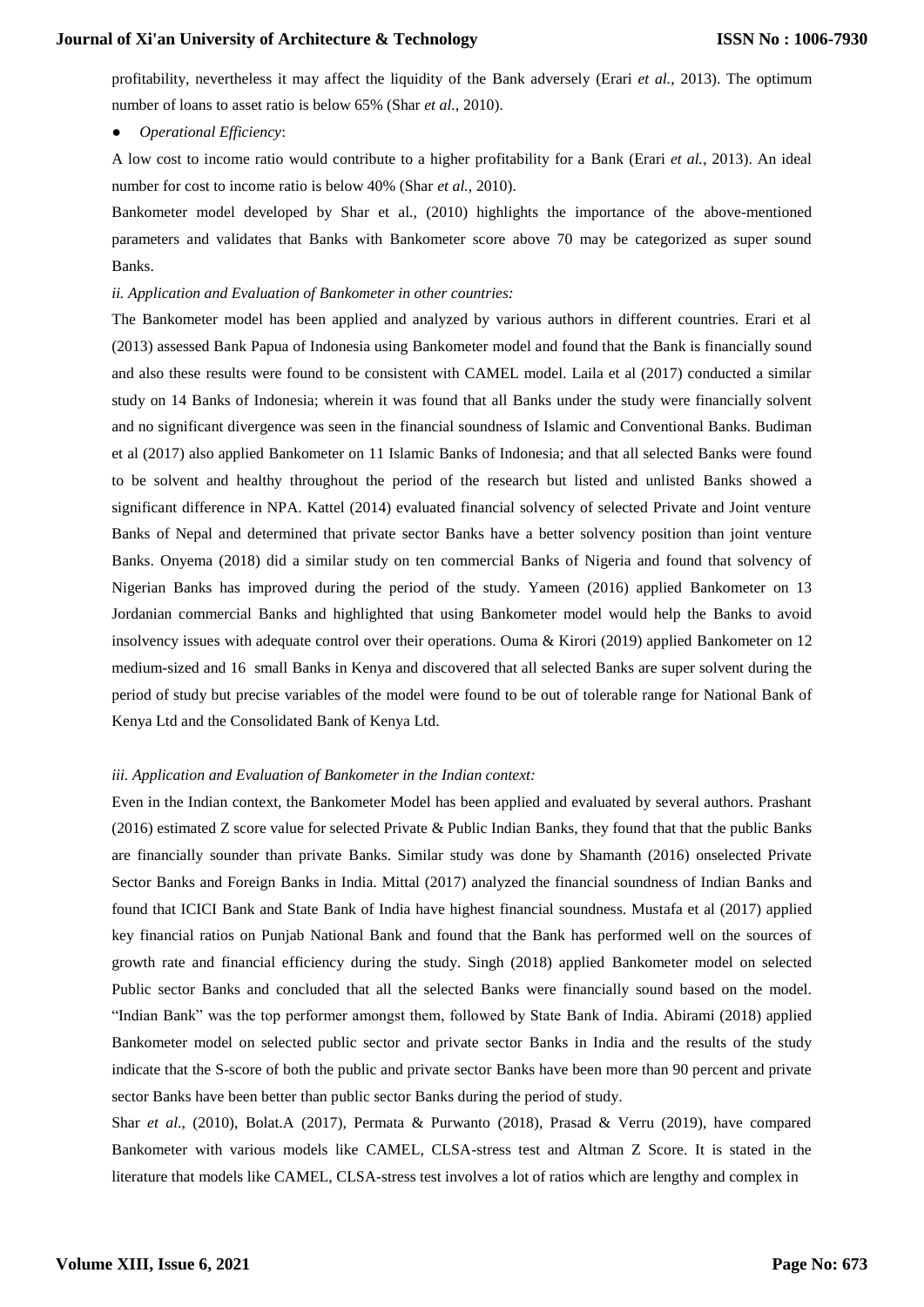calculations (Shar *et al.*, 2010); whereas Altman Z Score cannot accurately describe the Bank's performance (Permata & Purwanto, 2018).

# *iv.Research Gaps identified:*

In the backdrop of such findings, this study applies Bankometer S Score model to assess the financial soundness of listed commercial Banks in India. Further, no exhaustive study was found in the literature that evaluates all the listed Banks in the Indian context. This study will surely help in having an instant look over soundness of listed commercial Banks in India.

## III. METHODOLOGY

The current study assesses the financial soundness of listed commercial Banks in India using the Bankometer S-Score model. The study evaluated financial parameters of Bankometer model like Capital Adequacy Ratio, Capital to Asset, Equity to total Assets, NPLs to Loans, Cost to Income ratio and Loan to Asset ratio for all selected Banks, Further, a comparison is made to find if there exist a significant difference in S-score of public and private Banks.

# *i. Research Objectives:*

- To analyze the selected financial ratios of listed commercial Banks in India.
- To analyze the financial strength of listed commercial Banks in India using Bankometer S- Score Model.
- To examine if there exist any significant difference in S scores of Public and Private Banks.

# *ii. Data Collection and Sampling:*

The study is based on the secondary financial data of listed commercial Banks extracted from RBI database and annual reports of the Banks. The study is based on the panel data of 35 listed commercial Banks for a 10 year period from 2011 to 2020 comprising 2226 data points.

## *iii. Tools used for analysis:*

- Bankometer S Score model is used to assess the financial soundness or solvency of Banks.
- Levene Statistics is used to test the homogeneity of variances in S score values.
- Kolmogorov-Smirnov and Shapiro-Wilk test are used to test the normality of data.
- Kruskal-Wallis Test is used to examine if there exist a significant difference in S-scores of Public and Private Banks.

*iv. Hypothesis of the study:*

H0: There is no significant difference in S-score of listed Public and Private Sector Banks of India.

H1: There is a significant difference in S-Score of listed Public and Private Sector Banks of India.

## IV.DATA INTERPRETATION AND ANALYSIS

The detailed Bank-wise exhibit is presented in the annexure where 10-year average of all selected financial ratios and S-Score values is depicted. The red highlights in the exhibit shows that the parameters are not within the limits specified by the Bankometer model. It can be seen in the exhibit that few of the Banks are not able to meet the limits specified for Cost to Income ratio and Loan to Asset Ratio. The top-3 Banks based on the highest average S-Score values are highlighted in the exhibit in green. As seen in the exhibit, all Banks are financially sound as per the limits specified by Bankometer Model.

The analysis of different parameters of Bankometer is presented with the help of charts below: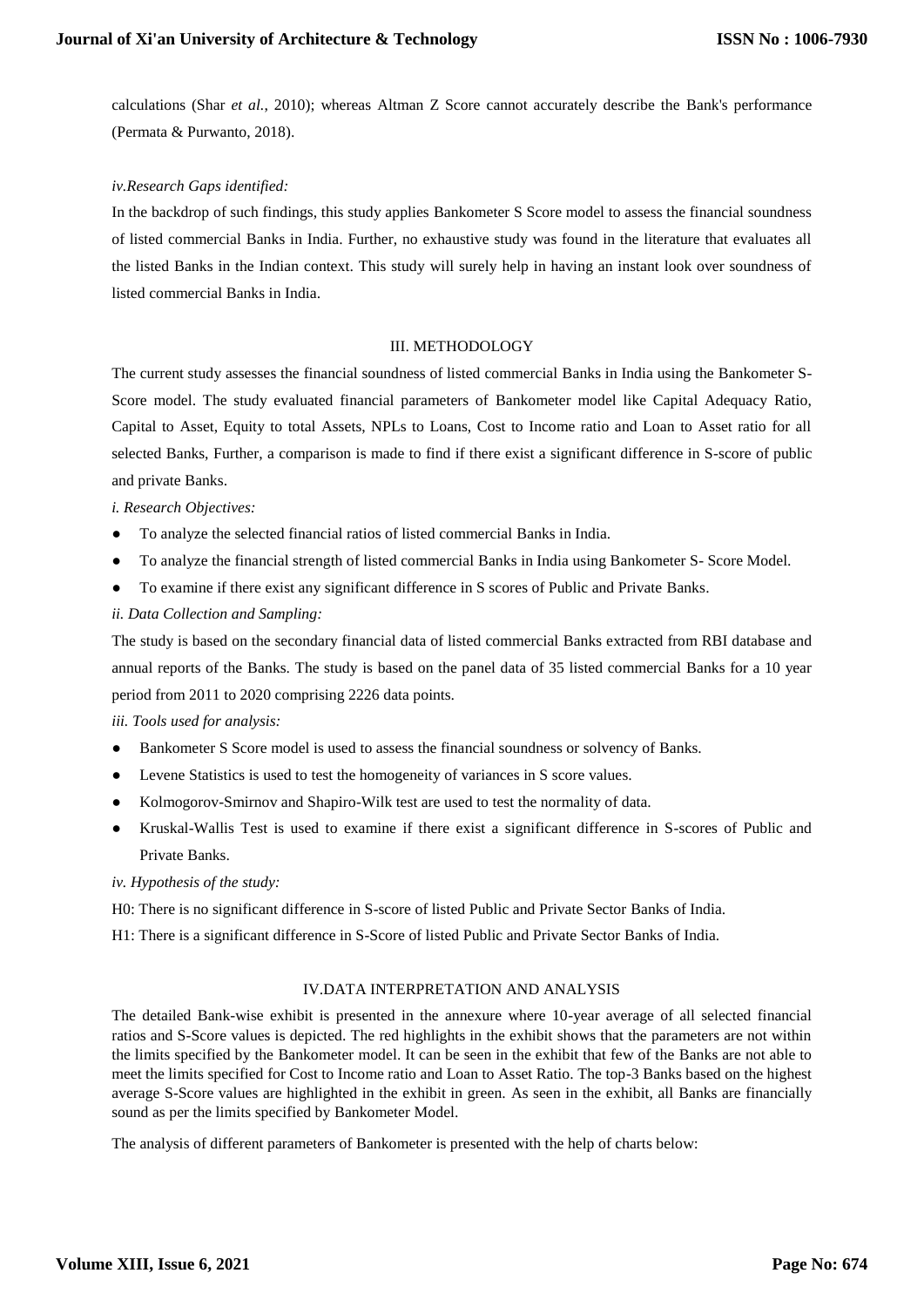



Figure 2 - Capital Adequacy Ratio

Capital adequacy ratio of all commercial Banks is as per the limits specified by Bankometer Model. Thus, it can be said that Banks in India are adequately financed compared to their risk weighted assets. It can be seen in the graph above that on an average; private Banks have a better ratio than public Banks.

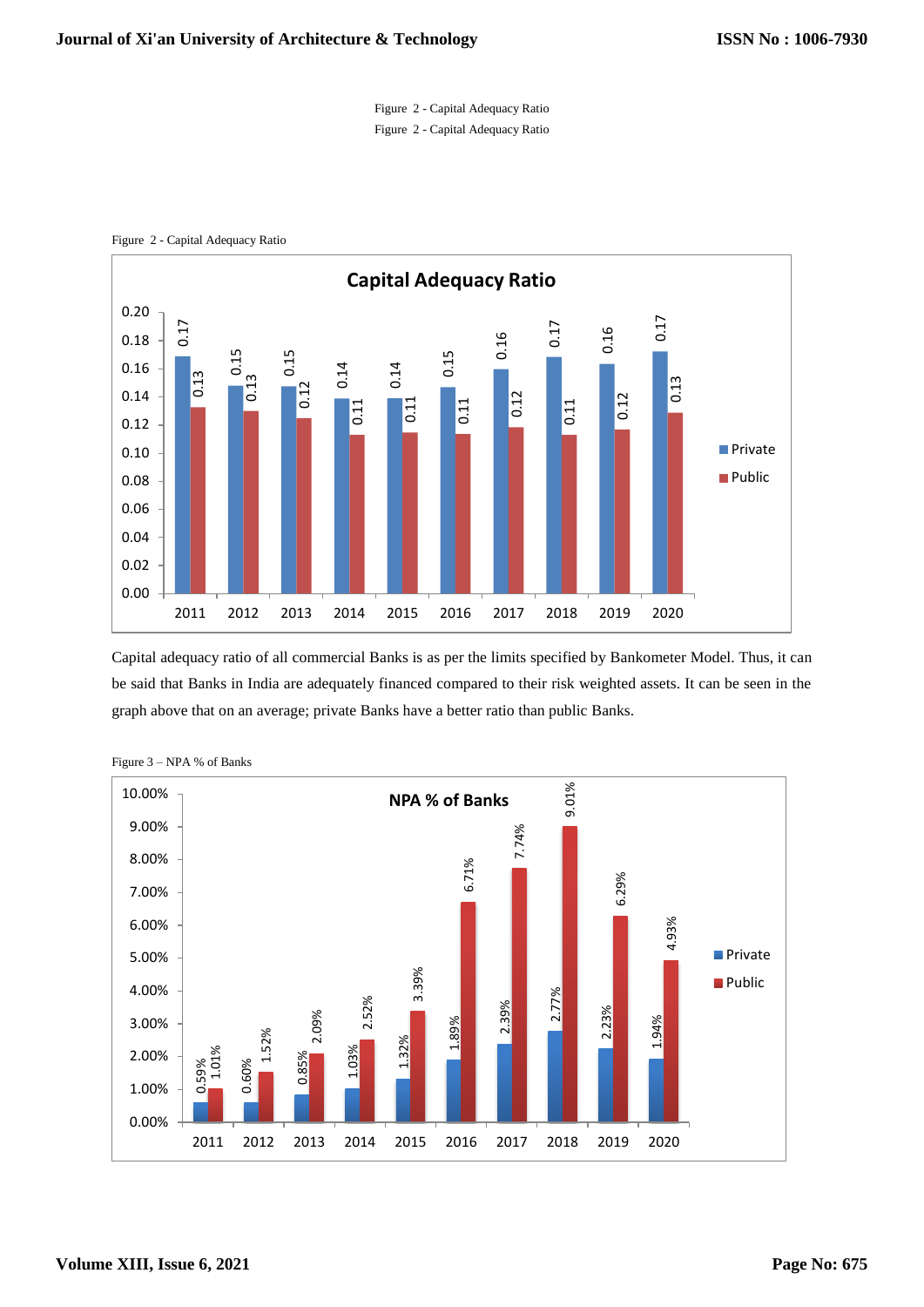The ideal Non-performing assets to loan ratio as per Bankometer model is 15% , it was observed that during the study period all the selected private as well as public Banks had this ratio in limit. Further, public Bank's NPA ratio was much higher compared to private Bank's NPA. Which highlights that private Bank's NPA management is much efficient compared to public Banks.



#### Figure 4 - Capital to Asset Ratio

Capital to asset ratio indicates the amount of total assets financed by capital (long term debt and equity capital). Higher the ratio higher the stability of total assets as they are backed by long term capital. The ideal ratio for the same as per Bankometer is more than or equal to 4%. Both private and public Banks in the selected period have capital to asset ratio more than 4%. Further private Banks Capital to asset ratio is higher compared to public Banks indicates efficiency of private Banks.

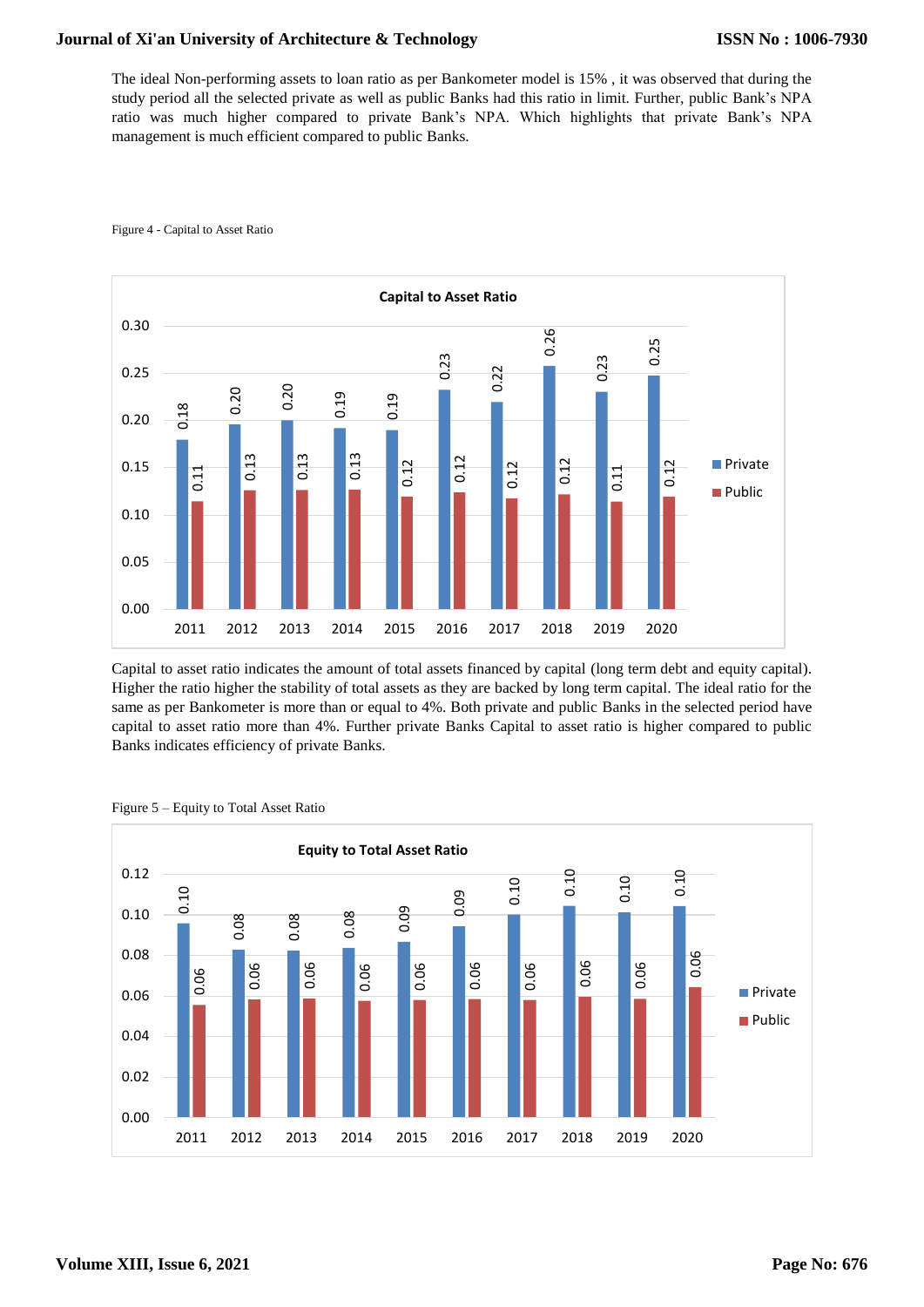This ratio identifies what percentage of the assets of a Bank are funded by equity capital of the same. Higher the ratio safe is the asset financing of a Bank. The ideal ratio as per Bankometer is greater than or equals to 2%.

During the study period both private and public Banks had Equity to total assets more than 2% which is ideal as per Bankometer. Further, Private Banks have outperformed public Banks in the same.



Table 6 – Loan to Asset Ratio

Loan to asset ratio is sound of Public as well as Private Banks and is almost same till Financial Year 2015. However, from Financial year 2016 to 2020 Private Banks have outperformed Public Banks with respect to loan to asset ratio score, for the same period Public Banks Loan to asset ratio score is not ideal as per the criteria laid down in Bankometer model.

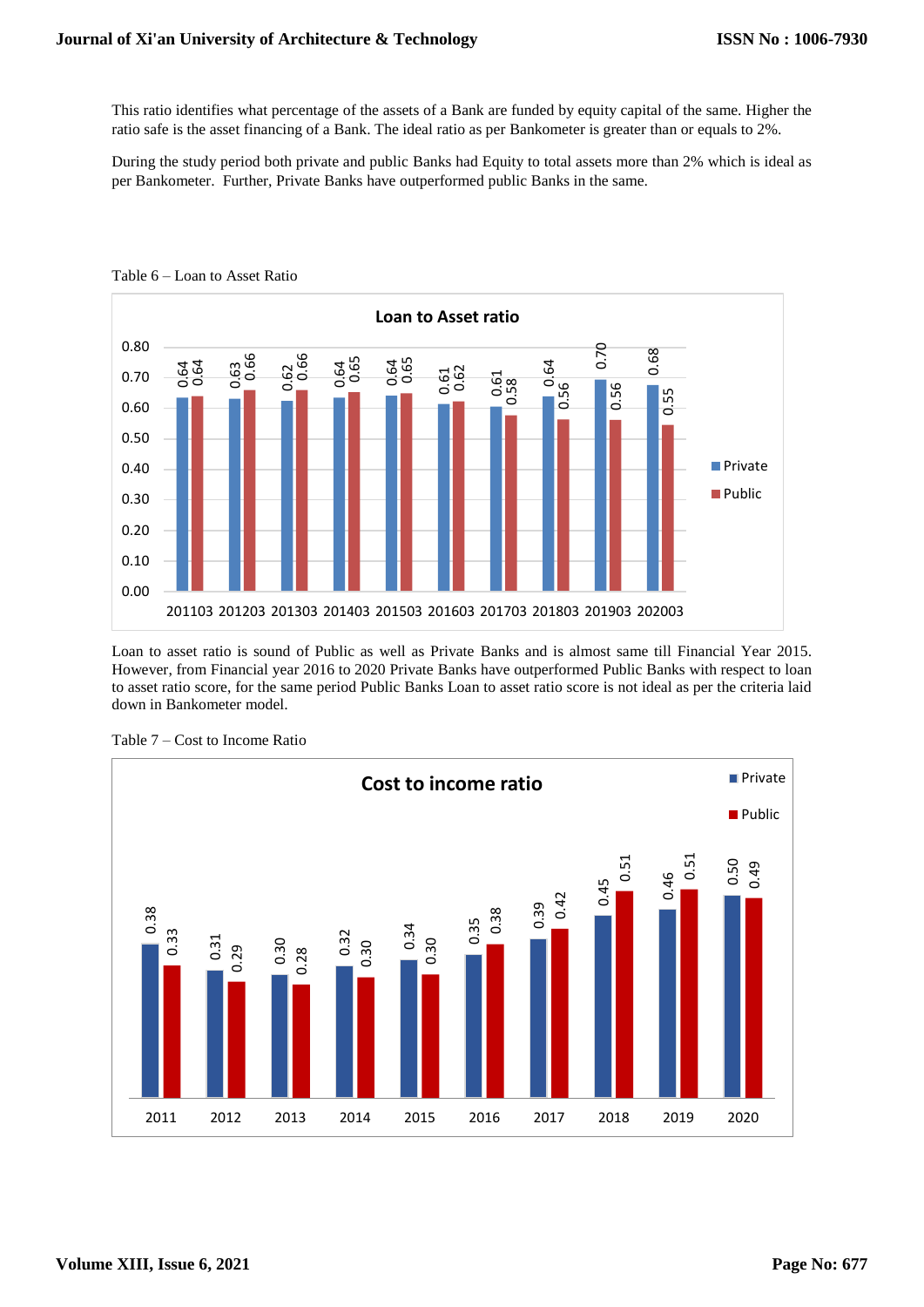Cost to income ratio of Public and private Banks have grown over the years. Till Financial year 2016 Cost to income ratio of both the categories was ideal as per the Bankometer Model's criteria. From Financial year 2017 the same is above 0.4 which is not an ideal scenario as per the Model.



Figure 8 – S Score

S Score of all Banks is  $> 0.7$ , therefore all Banks analysed in the study have healthy financial conditions. Average S Score of Private companies is better than the Public companies.

### **Levene's Test of Homogeneity of Variances:**

Levene's Statistics has been applied to check whether the variances in S-score of Public and Private Banks are homogenous in nature. This test is applied as Homogeneity of Variance is one of the assumptions to apply Anova for testing the hypothesis of the study.

The SPSS output of Levene's test is presented in the table below:

| <b>Test of Homogeneity of Variances</b> |                      |                         |     |     |      |  |  |
|-----------------------------------------|----------------------|-------------------------|-----|-----|------|--|--|
|                                         |                      | <b>Levene Statistic</b> | df1 | df2 | Sig. |  |  |
| S_Score                                 | <b>Based on Mean</b> | 86.499                  |     |     | 000  |  |  |

As p-value is less than 0.05, thus null hypothesis of Levene's test is rejected and therefore Public and Private Banks do not depict homogeneity of variances.

#### **Test of Normality:**

Normality also is the assumption to apply Anova. Thus, Kolmogorov-Smirov test and Shapiro Wilk test is used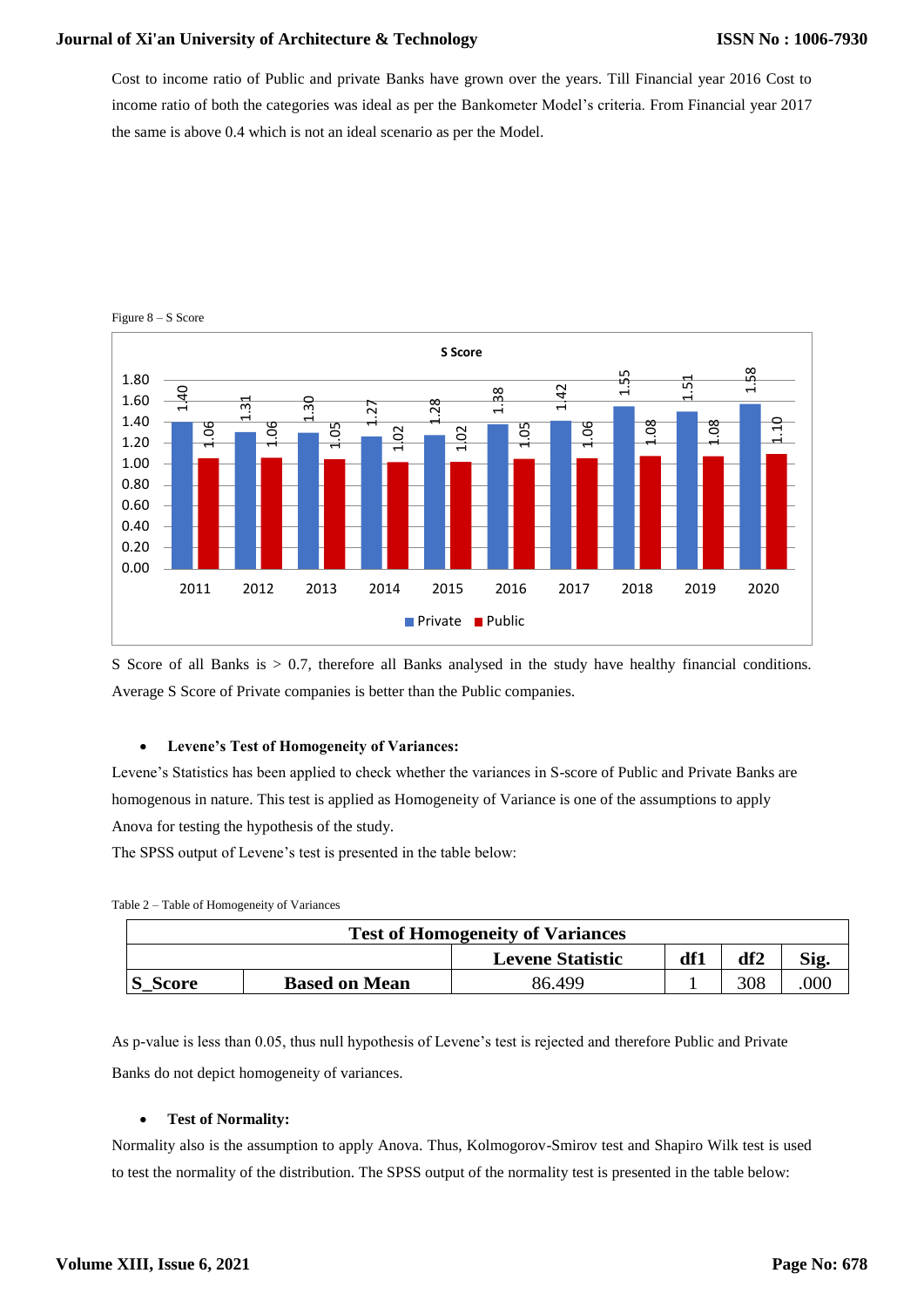|                | Table 3– Table of Normality |                                       |     |                           |                     |     |      |  |
|----------------|-----------------------------|---------------------------------------|-----|---------------------------|---------------------|-----|------|--|
|                |                             |                                       |     | <b>Tests of Normality</b> |                     |     |      |  |
|                |                             | Kolmogorov-Smirnov <sup>a</sup>       |     |                           | <b>Shapiro-Wilk</b> |     |      |  |
|                | <b>Type</b>                 | <b>Statistic</b>                      | df  | Sig.                      | <b>Statistic</b>    | df  | Sig. |  |
| <b>S</b> Score | <b>Public</b>               | .083                                  | 120 | .040                      | .976                | 120 | .028 |  |
|                | <b>Private</b>              | .136                                  | 190 | .000                      | .879                | 190 | .000 |  |
|                |                             | a. Lilliefors Significance Correction |     |                           |                     |     |      |  |

As P-value for Public and Private Banks is less than 0.05, null hypothesis is rejected. Therefore, the date related to S Score of Public and Private Banks do not follow normal distribution.

As per the above tests, both assumptions of Homogeneity of Variances and Normality of data is violated. Hence, Anova or F-test cannot be used to test the hypothesis of the study. Therefore, this study uses Kruskal-Wallis Test which is non-parametric alternative to identify the significant difference in mean of two groups.

**Kruskal-Wallis Test:**

Figure 9 -Krushal – Wallis Test



Independent-Samples Kruskal-Wallis Test

1. The test statistic is adjusted for ties.

Multiple comparisons are not performed because there are less 2. than three test fields.

As P-value in the above table is less than 0.05, null hypothesis is rejected and therefore there exist a significant difference in S-score of Public and Private Banks. The same is depicted in the graph above.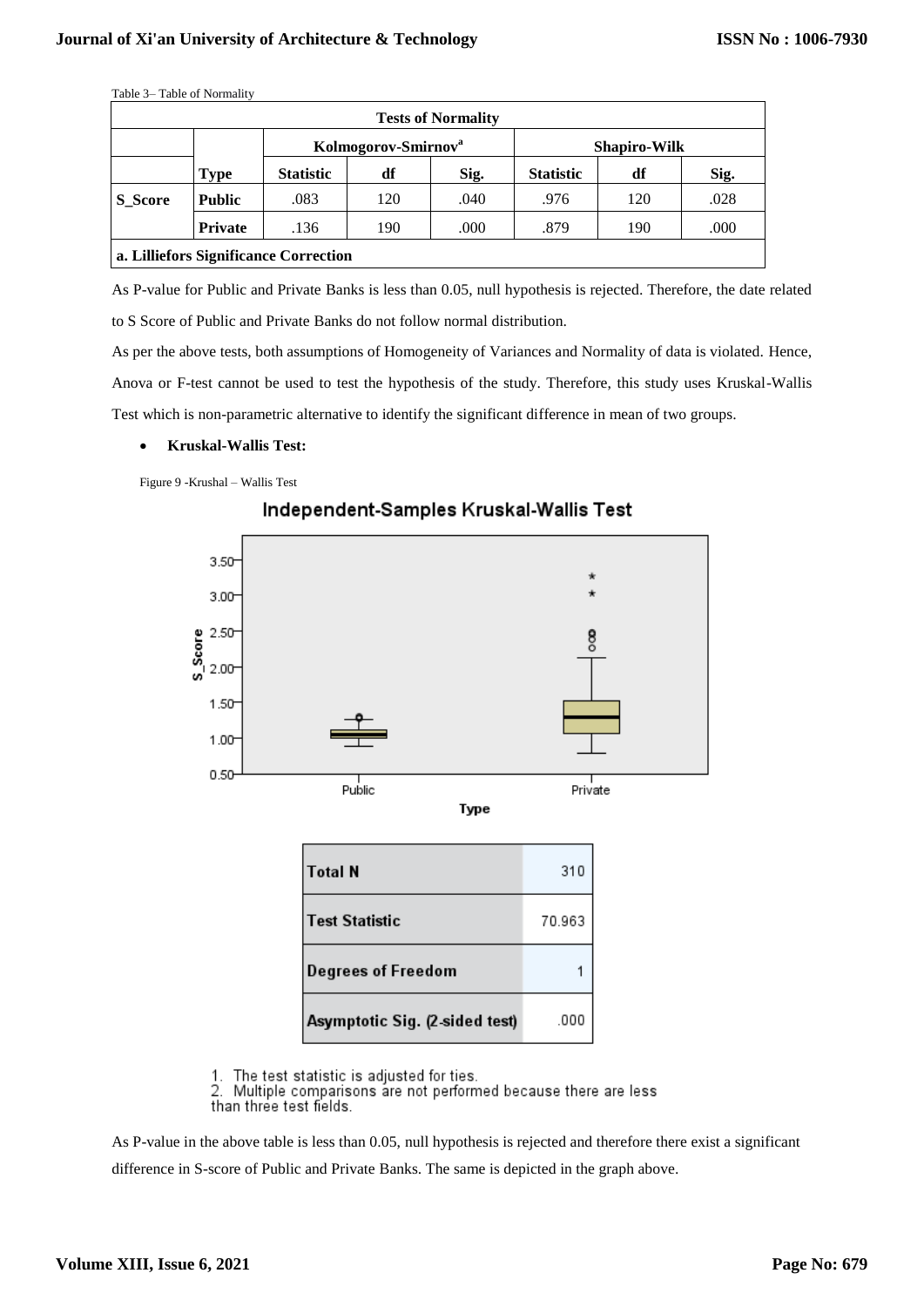| Table 4–S Score Post Hoc Test |
|-------------------------------|
| <b>Post hoc Test:</b>         |

| S Score                   |       |           |                       |  |  |  |
|---------------------------|-------|-----------|-----------------------|--|--|--|
| $\mathbf{T}_{\mathbf{V}}$ | Mean  |           | <b>Std. Deviation</b> |  |  |  |
| <b>Public</b>             | .0623 | <b>20</b> | 0.08234               |  |  |  |
| Private                   | .3721 | 190       | 0.39277               |  |  |  |
| <b>Total</b>              | .2522 | 310       | 0.34614               |  |  |  |

The post hoc test results also show that the mean S-Score of Public and Private Banks is different and private Banks have a better mean S-score than Public Banks. This shows that the financial soundness of Private Banks is healthier than the Public Banks

#### **CONCLUSION**

The extensive study on private and public sector Banks in India with respect to Bankometer score over 10 years concludes that Indian Banks at large are sound. Further, private Banks S Score is better compared to public Bank.

The model focuses on 6 different ratios namely 1. Capital Adequacy ratio, 2. Capital to Asset ratio, 3. Equity to Total Assets, 4. Non-Performing Assets to loan ratio, 5. Cost to Income ratio, 6. Loan to Asset ratio.

S Score under private Bank category was lowest for CSB Bank and Dhanlaxmi Bank. In case of Dhanlaxmi Bank the score was lowest in the year 2016 and 2017. Similarly in case of CSB Bank the S Score was lowest from the year 2016 to 2018.

In case of public Banks Punjab & Sind Bank's score has been lowest in the year 2014 and it has gradually picked up by 2020. Similarly Central Bank of India's S Score throughout the study period wasn't sound enough followed by Canara Bank.

Talking about top performing Banks based on Bankometer S Score model in case of private Bank RBL Bank had good score during 2011 followed by Equitas small Finance Bank in the year 2017 & 2018 followed by IDFC first Bank in 2016 & Ujjivan Small Finance Bank in 2018. These are newly launched Banks and have sound S score. The probable reason could be these Banks are at the introductory stage and are yet to keep their foot strong in the market.

In case of public Banks, the top scorer was State Bank of India. During the entire period study of 10 years SBI had highest score, followed by Indian Bank & Punjab National Bank. Again, under top score category private Banks were way ahead compared to public Banks.

During year 2016 Dhanlaxmi Bank's Capital adequacy ratio was not ideal as per S Score model. In case of IDBI Bank and Indian Overseas Bank Non-performing loan to loan ratio and cost to income ratio during year 2018 was not ideal.

Most of the Banks do not have ideal Cost to Income Ratio as per the model. The high-Cost Income income ratio implies that the interest expensed by Bank is higher which may affect the profitability of Bank.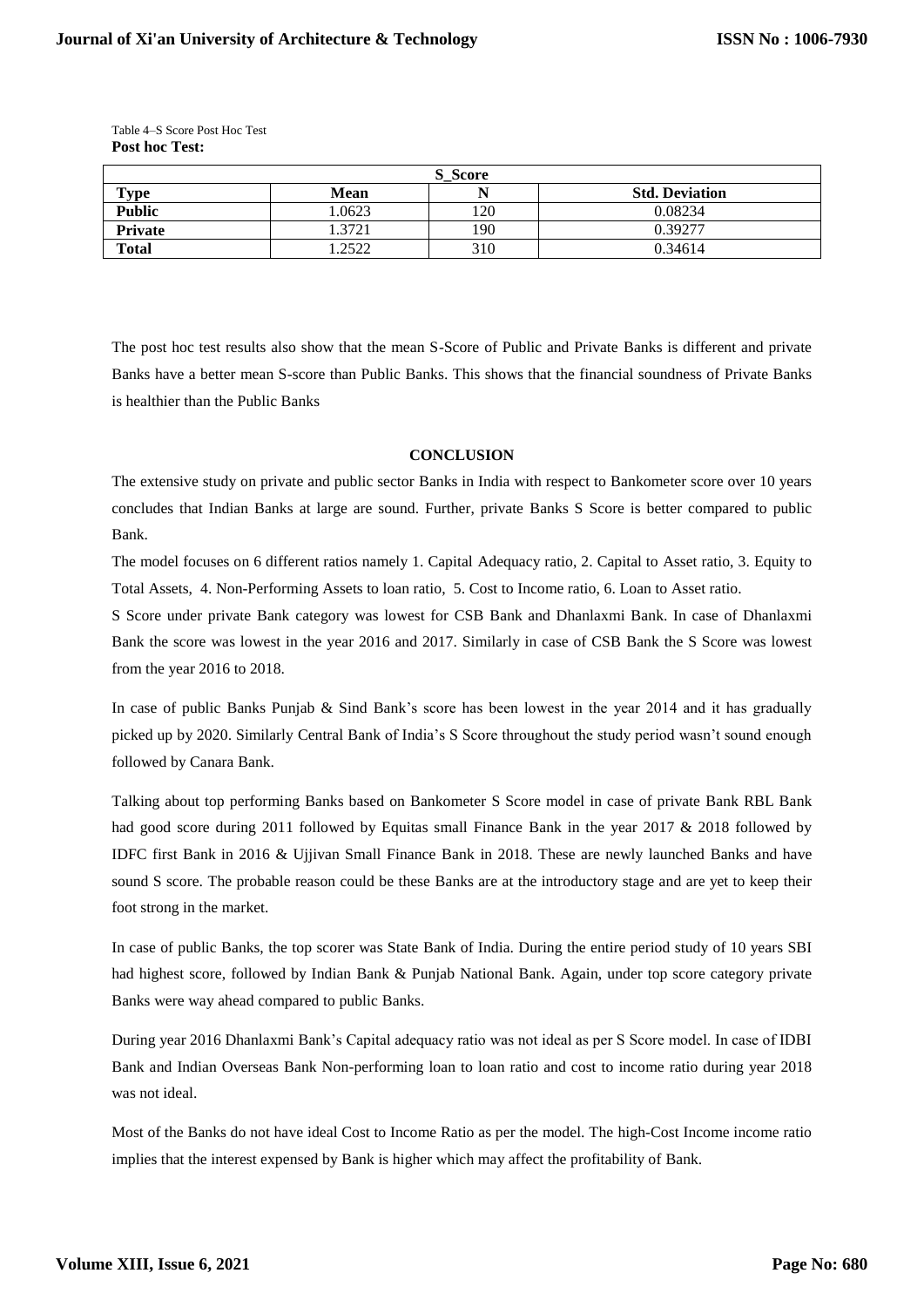In case of Loan to asset ratio also, most of the Banks couldn't reach up to ideal benchmark of Bankometer. The higher Loan to asset ratio indicates that a Bank is riskier and it has less liquidity which may lead to higher defaults.

It was observed that Bankometer model gives higher weightage to Capital adequacy ratio and in India because of strict liquidity rules by reserve Bank of India (Central Bank), Banks have S score in the limit. This means capital adequacy ratio acts as a cushion to the solvency of a Bank.The study highlights that Private Banks in India are in better position compared to public Banks.

Further other solvency models should also be applied in order to have better understanding of solvency position of the Banks and to critically evaluate which model is the best indicator to assess the solvent position of Banks

#### **REFERENCES**

Shar, A. H., Shah, M. A., &Jamali, H. (2010). "Performance evaluation of Banking sector in Pakistan: An application of Bankometer." *International Journal of Business and Management,* 5(9), 81.

IMF. (2000). Occasional paper 192, April 2000.

Erari, A. D. (2013). "Financial Performance Analysis of PT. Bank Papua : Application of CAEL, Z-Score and Bankometer." *IOSR Journal of Business and Management.*Vol. 7 No. 5. ISSN 2319–7668

Prashant Kumar & Kavita (2016) Prediction of Bankruptcy risk in Indian Banks: an application of Altman's model, International Journal of research,

Mittal & Mittal (2017) Assessment of financial soundness of private and public sector Banks in India , RESEARCH REVIEW International Journal of Multidisciplinary, Volume 2,issue 9, ISSN: 2455-3085

Manoj Kumar Joshi (2020) Financial Performance Analysis Of Select Indian Public Sector Banks Using Altman's Z-Score Model, Smart Journal of Business Management Studies, Vol. 16 No.2, ISSN 0973-1598

Satbir Singh (2018) Financial Soundness of Public Sector Banks in India: A Bankometer Analysis, Journal of Advances and Scholarly Researches in Allied Education, Vol 15,issue 1. ISSN 2230-7540

Onyema JI, Okey N, Precious O, et al.(2018) Evaluation of financial soundness of selected commercial Banks in Nigeria: An application of Bankometer S-score model. Journal of Finance & Marketing, 2(4).

I Yameen , M Ali (2016), Evaluating the Financial Soundness of the Jordanian Commercial Banks by Applying BankoMeter's Model, Research Journal of Finance and Accounting, ISSN 2222-1697, Volume 7 , Issue 2.

Hamed Ahmad Almahadin, Thair Kaddumi and Qais AL-Kilani (2020). Banking soundness-financial stability nexus: empirical evidence from Jordan. *Banks and Bank Systems*, *15*(3), 218-227.

Mustafa & Taqi (2017), A Study on the Financial Performance Evaluation of Punjab National Bank, International Journal of Business and Management Invention, ISSN 2319 – 8028,Volume 6 issue 1.

Nimalathasan, B, Balaputhiran, S Priya, K (2012) Evaluating The Financial Soundness Of Selected Commercial Banks In Sri Lanka: An Application Of Bankometer Model, International Journal Of Research In Commerce & Management, Volume 3 Issue 11, ISSN 0976-2183

Laila, N.Widihadnanto, F (2017) Financial Distress Prediction Using Bankometer Model on Islamic and Conventional Banks: Evidence from Indonesia, International Journal of Economics and Management, volume 22, issue 2, ISSN 2600-9390

Teguh Budiman , Aldrin Herwany, Farida Titik Kristanti (2017) An Evaluation of Financial Stress for Islamic Banks in Indonesia Using a Bankometer Model, Journal of Finance and Banking Review, ISSN 0128-3103, Volume 2, issue 3

Abirami (2018) Financial soundness of Indian Banking industry: Bankometer analysis, International Journal of Applied Science, Vol 4(3),ISSN Print: 2394-7500, ISSN Online: 2394-5869

Moses O. Ouma & Gabriel N. Kirori(2019) Evaluating the Financial Soundness of Small and Medium-Sized Commercial Banks in Kenya: An Application of the Bankometer Model, International Journal of Economics and Finance; E-ISSN 1916-9728,Volume 11,issue 6

Indra Kumar Kattel (2014) Evaluating the Financial Solvency of Selected Commercial Banks of Nepal: An Application of Bankometer , JOURNAL OF ADVANCED ACADEMIC RESEARCH (JAAR), ISSN: 2362-1303 (Paper) eISSN: 2362-1311(Online) Vol 1(1)

Shamanth (2016) Assessment of Financial Health of Select Private Sector and Foreign Banks in India: An Application of Bankometer Model, International Journal of Engineering and Management Research,Vol.6, Issue 4 ISSN (ONLINE): 2250-0758, ISSN (PRINT): 2394- 6962

Outecheva, N. (2007). *Corporate financial distress: An empirical analysis of distress risk* (Doctoral dissertation, University of St. Gallen).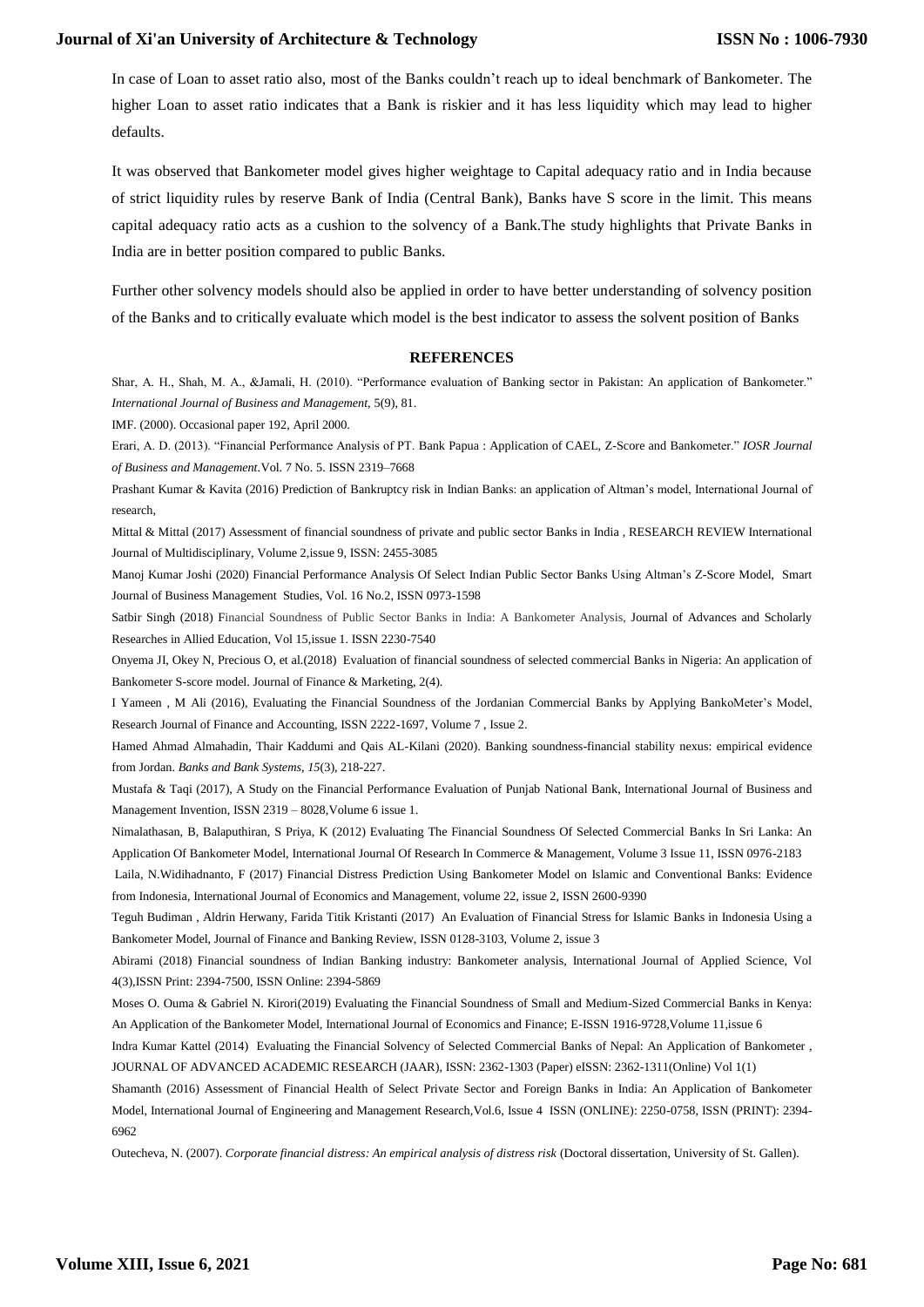Permata, M. & Purwanto, Edi. (2018). Analysis of CAMEL, Z-score, and Bankometer in assessment soundness of Banking listed on the Indonesia stock exchange (IDX) from 2012-2015. Journal of Applied Economic Sciences. 13. 1311-1324.

T.Durga Prasad, Surendra Verru (2019). Evaluation of Solvency Position of Nationalized

Banks in India (With use of the Bankometer & Altman's Techniques), International Journal of Recent Technology and Engineering, ISSN: 2277-3878, Vol.8, Issue 1S4.

BOLAT, A. (2017). Evaluating the current financial state of Banking sector in Kazakhstan using Altman's Model, Bankometer Model. Revista Espacios, 38(48).